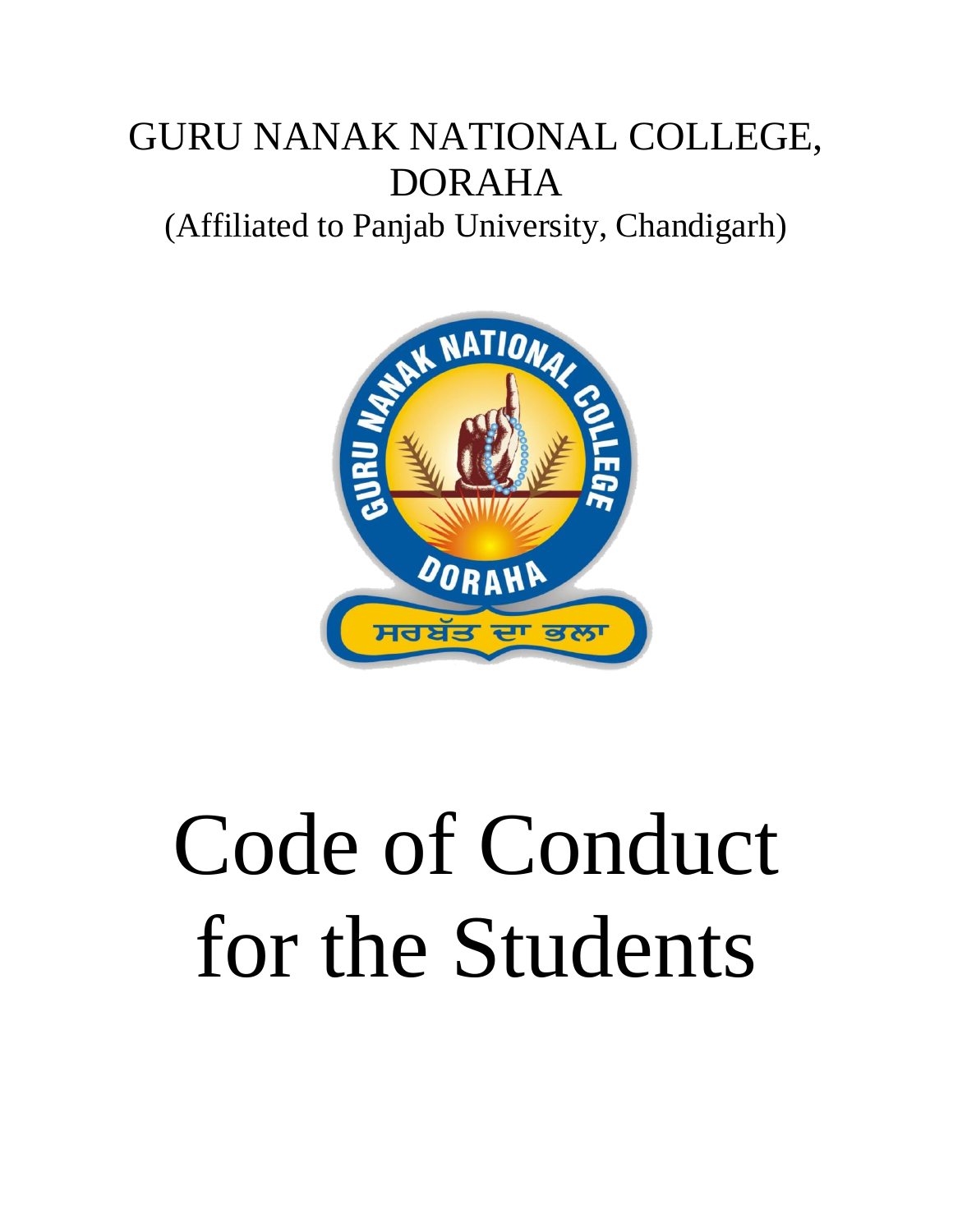Discipline, which is of paramount importance for success in life, is a way of life for all the students of the college. When a student joins the college, he or she is expected to follow the rules, regulations, policies, discipline and the total code of conduct of the institution in order to develop himself/herself into a better and responsible human being. The college believes in promoting a safe and efficient climate by enforcing behavioural standards. All students must uphold academic integrity, be respectful to all persons, be aware of their rights and duties, be sincere to this institution and be cautious to the safety of others.

The college has framed the following policy document for the overall code of conduct to be followed in the institution by the students.

#### **General Admission Rules**

- 1. Admission to the college is done without any religious, caste or racial discrimination.
- 2. All admissions are provisional and subject to the approval of Panjab University, Chandigarh. The college will not be responsible if at any stage, a candidate is declared ineligible for admission to any particular class. Claims for refund of fees on this account will not be entertained. The candidates are therefore advised in their own interest to confirm eligibility from the university and not to make any wrong or incomplete statement/declaration, neither hide some necessary facts nor attach false or incomplete documents.
- 3. The reservation of seats shall be governed by Panjab University/Punjab Govt. regulations.
- 4. Failed and compartment cases of this or any other college will be admitted only after special approval by the admission committee and the Principal.
- 5. Students disqualified by any board or university will not be admitted.
- 6. Students having not appeared in the university/board exam during the last session may not be admitted.
- 7. Migration is not allowed without any legitimate reason.
- 8. Principal has the right to refuse admission to any student on the basis of indiscipline.
- 9. Admission on the basis of wrong information and false certificates shall be cancelled
- 10. In case of cancellation of admission by the Principal, or a student leaving the college on his own, no funds or fee will be refunded.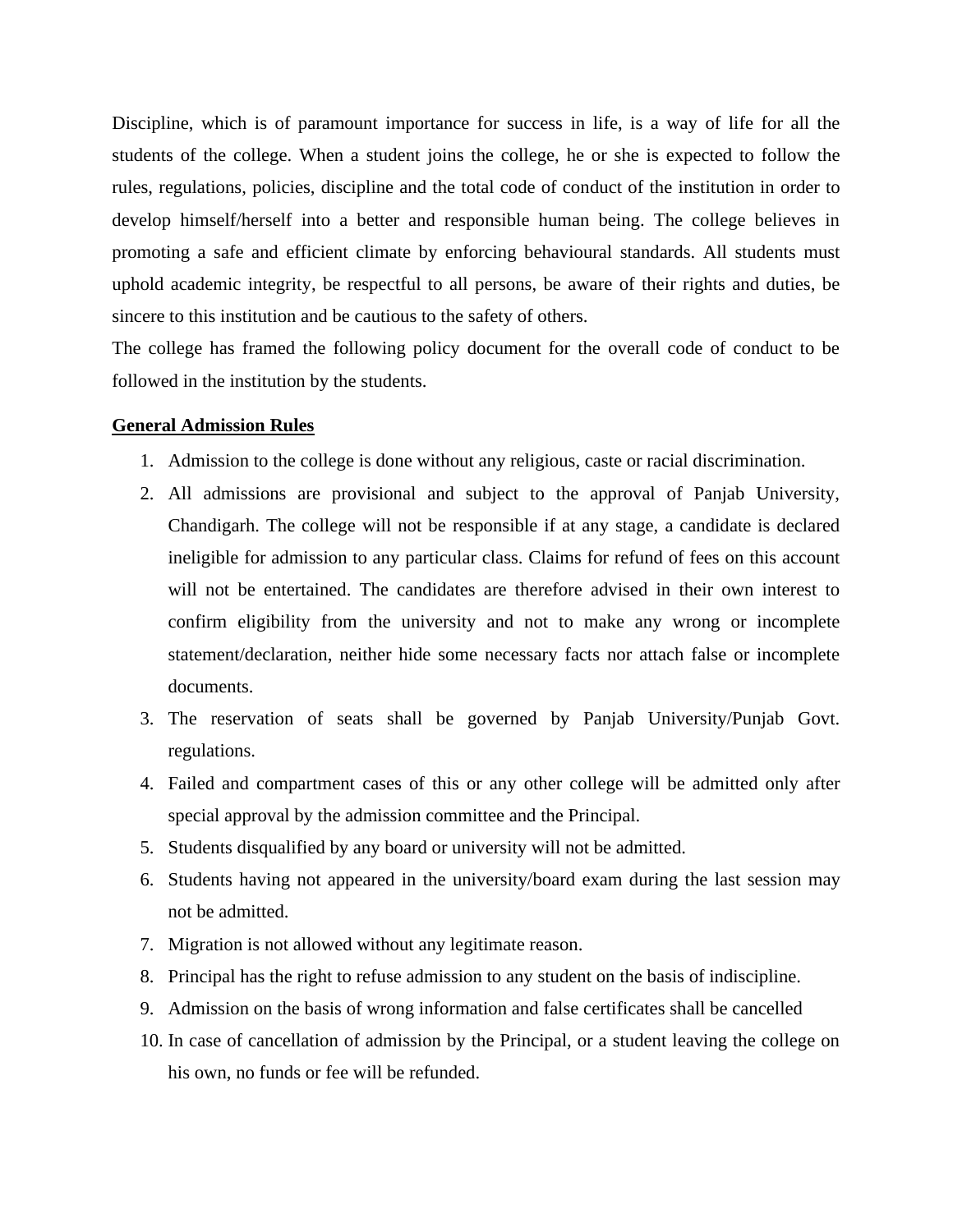Compartment cases in  $10+2$  will be admitted provisionally (where permitted) to the next class. At least 20% marks are required in the subject of Compartment (theory and practical taken together where ever Applicable). But if the candidate fails to clear compartment/ reappear in the next two consecutive Chances, his/her admission will be cancelled.

- 1. If a candidate placed under compartment in  $+2$  with less than 20% marks clears his/her compartment Examination by appearing in the Supplementary Examination of the board before the last date of Admissions, he/she shall be considered for admission to the next higher class, provided he/she is eligible and subject to availability of seats.
- 2. Compartment and reappear cases of boards and universities other than Panjab University / Boards in Punjab, Haryana, Chandigarh & Himachal Pradesh will not be admitted to any class in the college.
- 3. As soon as the compartment result is declared the students are required to submit their pass certificates in the office.

#### **Admission in Case of Late Declaration of Results**

- 1. In the case of Panjab University, student who has already appeared in any of its examinations and the result is declared late, admissions to the next class/course may be allowed within 10 working days from the date of declaration of the result, without charging any late fee.
- 2. The Vice-Chancellor may sanction admission of candidate whose re-evaluation result is declared after 31<sup>st</sup> December with subsequent ratification by the Syndicate.

#### **Procedure for Online Admission**

General Instructions regarding submission of Online Application Form

- 1. To apply for admission in all classes students need to visit the institute website [http://www.gnncdoraha.edu.in](http://www.gnncdoraha.edu.in/) or [http://www.gnncdorahalibrary.wordpress.com](http://www.gnncdorahalibrary.wordpress.com/) or <http://www.jsrsolutions.com/gnnc> and click on "Online Admission". No other means/mode of application will be accepted.
- 2. Facility to fill online form is available in the college also.
- 3. For Registration the candidate needs a valid mobile number in active mode. The candidates should provide their parents' and/or their own numbers.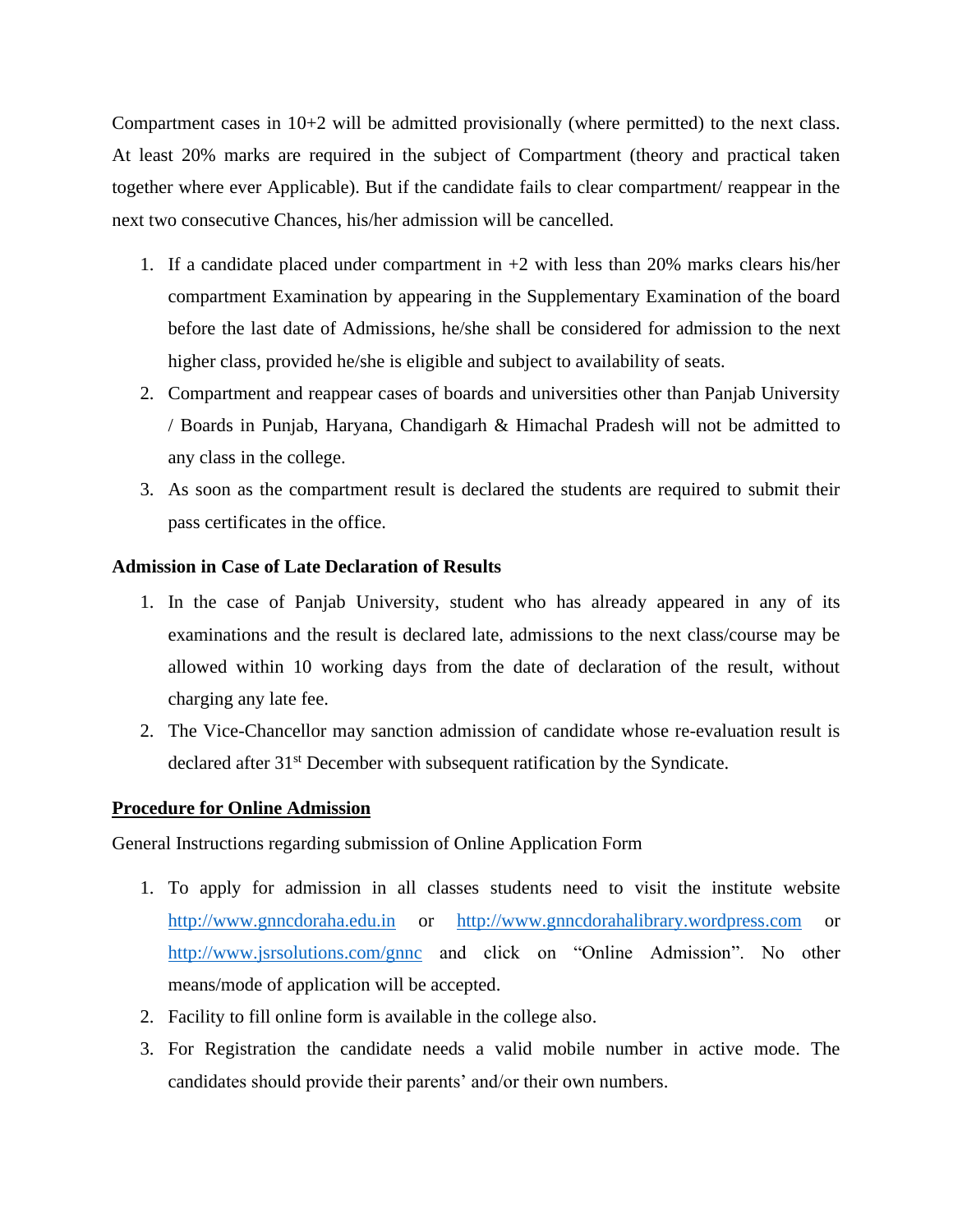- 4. Candidates are advised to complete the formalities well in time to avoid last date rush on web server.
- 5. After finalizing the online application, the candidate is required to print the form.
- 6. Submit the signed hard copy of the application form along with the supporting documents to the office before the last date of admission.
- 7. Error/discrepancy if any may be got corrected in the office of the college.
- 8. In case of any difficulty in online registration students can call at the college helpline numbers provided in the prospectus.

# **Additional Seats**

In addition to the normal number of seats in each course Panjab University, Chandigarh has allowed additional seats for some special categories of students as given below:

- 1. Two additional seats per unit per course subject to a maximum limit of four are created for single girl child/one girl out of the only two girl children of a couple, who are otherwise eligible from all angles. An affidavit on a stamp paper worth Rs. 20/ duly attested by  $1<sup>st</sup>$  class Magistrate, to be obtained from the parents of the girl children declaring therein that the benefit of this scheme is being claimed for only one girl child out of the two girl children and the parent shall not claim the same for the  $2<sup>nd</sup>$  girl child elsewhere in future.
- 2. Dependent children of Leprosy affected persons will be granted seat over and above the allocated strength of the course without considering any merit.
- 3. For Wards of Kashmiri Migrants/Displaced Persons:
	- i. 5% weightage to be given and merit be determined accordingly, provided he/she fulfills the minimum prescribed qualifications including Entrance Test.
	- ii. 5% increase in intake subject to a maximum of 3 seats to be treated as additional seatis) per course at entry point.
		- a. Under no circumstances the requirement of Entrance Test, wherever applicable shall be relaxed.
		- b. Production/submission of a certificate to the effect that the applicant is a ward of Kashmiri displaced person issued by an authorised Govt. officer.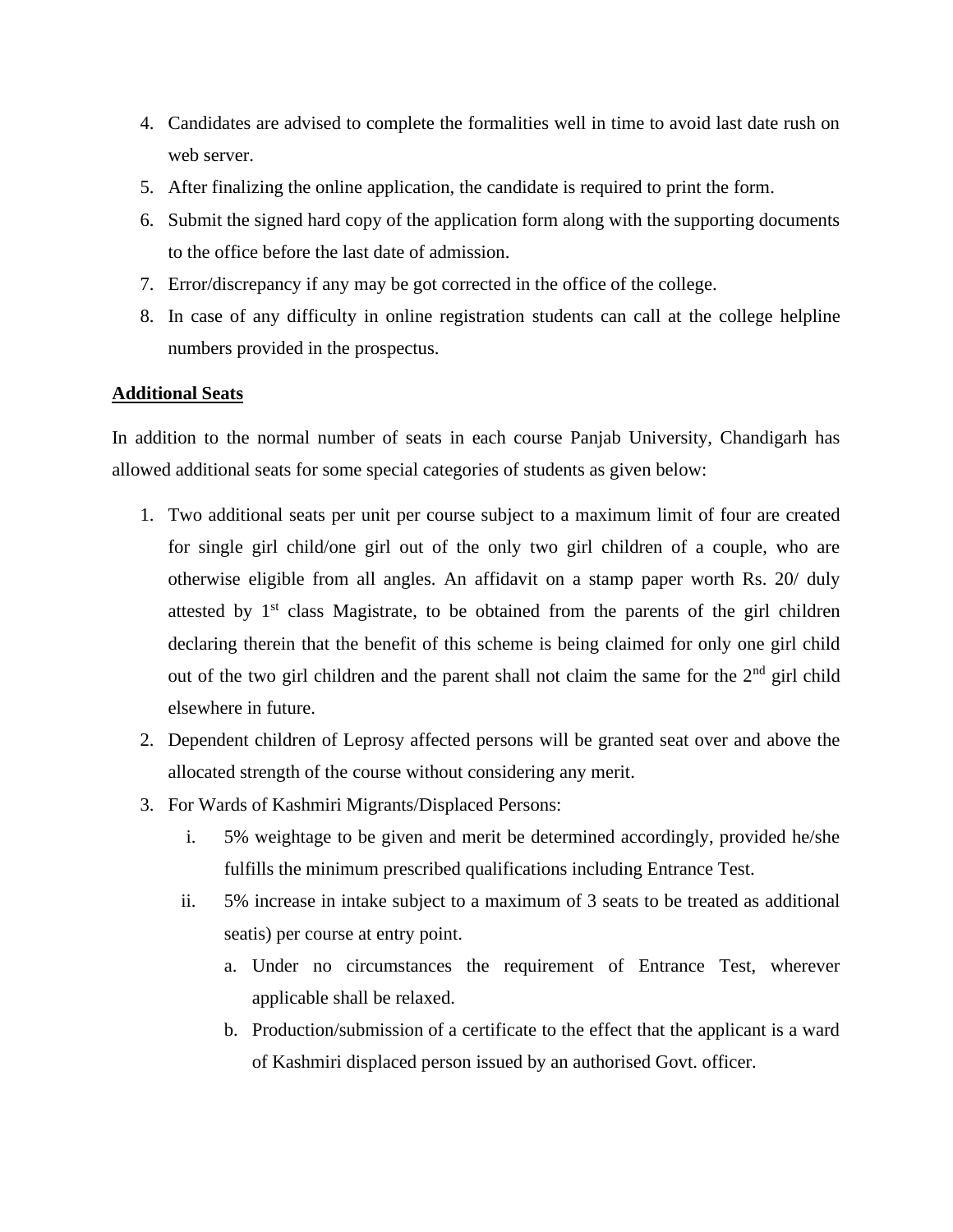- c. It may be scrutinized whether the person is a really Kashmiri (permanent resident of Kashmir) migrated to other states or he/she is a temporary resident of Kashmir but not actually a Kashmiri who shifted to other states.
- 4. One additional seats each for the student who suffers from Cancer. AIDS and Thalassemia for admission in each course under each of these categories if otherwise eligible from all angles.
- 5. Two additional Seats for Rural Area Students :

Only those candidates will be considered in this category who have passed their Matriculation and +2 examinations from those rural schools that do not fall in the area of municipal corporations/ Municipal committee / Small Town/Notified Area. Further the candidates should have been studying in such school for at least five years before passing the last examination. A candidate claiming such benefit will have to produce a certificate from the DEO/Principal of the concerned institution of the area certifying that the school from where the candidate has passed the Matriculation and 2 examination falls within the aforesaid rural area.

6. One Additional Seat for Border Area Students:

The border area students shall mean those candidates who have passed their matriculation and  $+2$  examinations from the border area schools situated within 20 kilometers from the international border A candidate claiming such benefit will have to produce a certificate from the Tehsildar or the Principal/Headmaster/Head of the school certifying that the school from where the candidate as passed the matriculation or 10-2 examinations, falls within the aforesaid border area.

#### **Rules for change of Faculty/Subjects**

- 1. Change of faculty or subject may be allowed strictly in accordance with the University rules, subject to the availability of seats.
- 2. The permission of the Principal in this regard is mandatory.
- 3. A student will have to pay a fee of Rs. 200 for the Change of subject and Rs. 500 for change of faculty.
- 4. A prescribed form has to be filled for this purpose.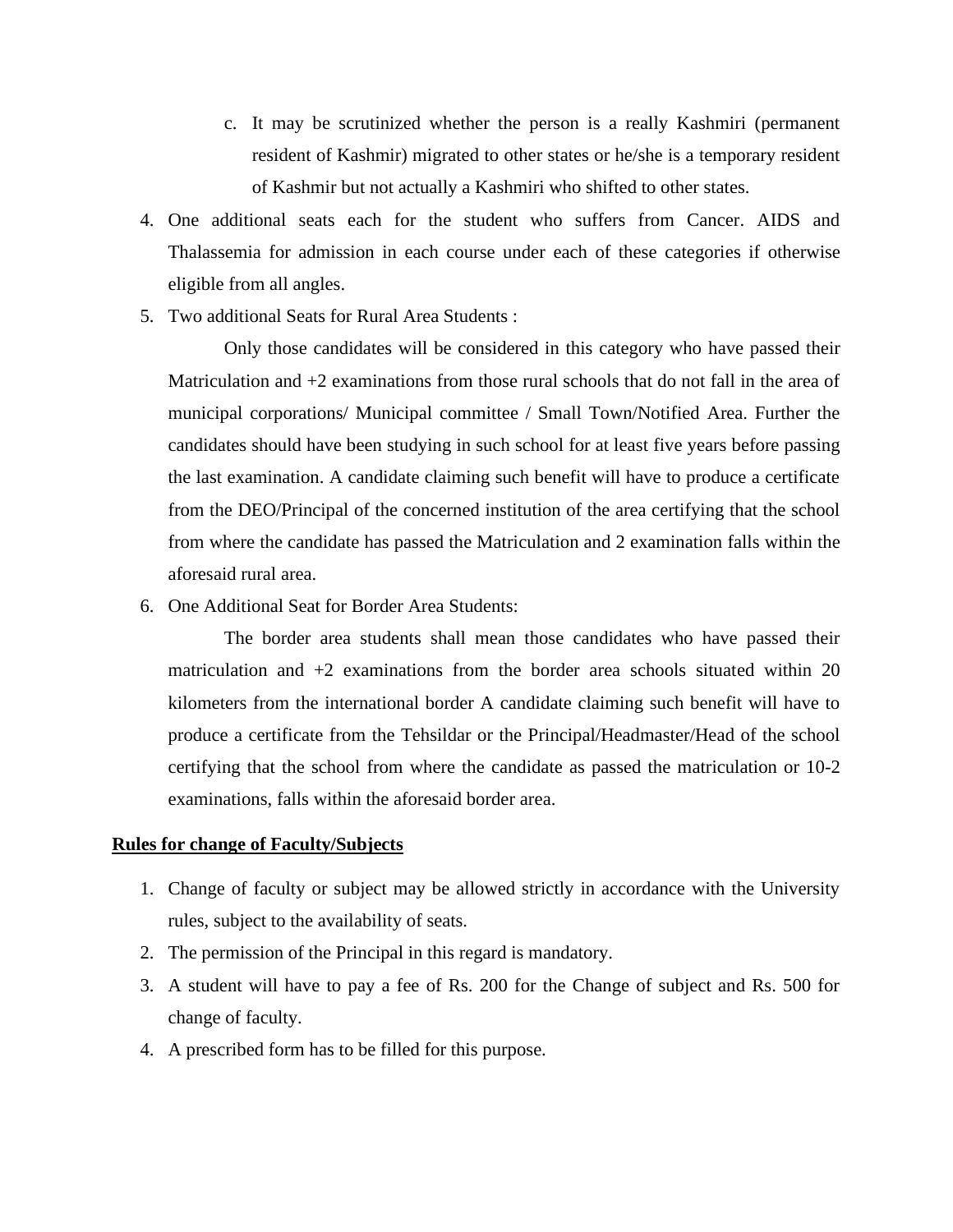5. The students of UG Part II and Part III shall have to study the same subjects opted by them in Part l.

#### **Code of Conduct**

Students are expected to be disciplined and well behaved so that a congenial academic atmosphere prevails in the institution. It is mandatory for students to observe the following rules:

- 1. It is compulsory for the students to carry their I-Card which will have to be produced when demanded by any member of the staff.
- 2. No student is allowed to use Mobile Phone in the teaching area.
- 3. It is compulsory for the student to be present in the classes, functions, parades and playgrounds.
- 4. The students must have proper respect and regard for the teachers, fellow students and other employees of the college.
- 5. Before entering the office, the students should consult the concerned official through the service window.
- 6. Use of any type of intoxicant and smoking on the campus is strictly prohibited.
- 7. Every student is expected to read the notice boards daily.
- 8. Perfect silence should be maintained in the classrooms, library and the corridors of the college.
- 9. All the students are expected to conduct themselves with dignity, modesty and simplicity. The students should wear sober dresses.
- 10. Students should inculcate high moral values of life such as truth, honesty and devotion to duty.
- 11. Students must make the best use of time and spend it in creative and constructive activities for their own betterment and that of the nation, rather than wasting it by hanging out casually in the college or Indulging in futile activities.
- 12. Students should be punctual in attending their classes and functions.
- 13. Students should observe proper decorum in and outside the classroom and during the functions organized in the college.
- 14. Students should endeavour to keep the campus of the college neat and clean, use dustbins and avoid littering.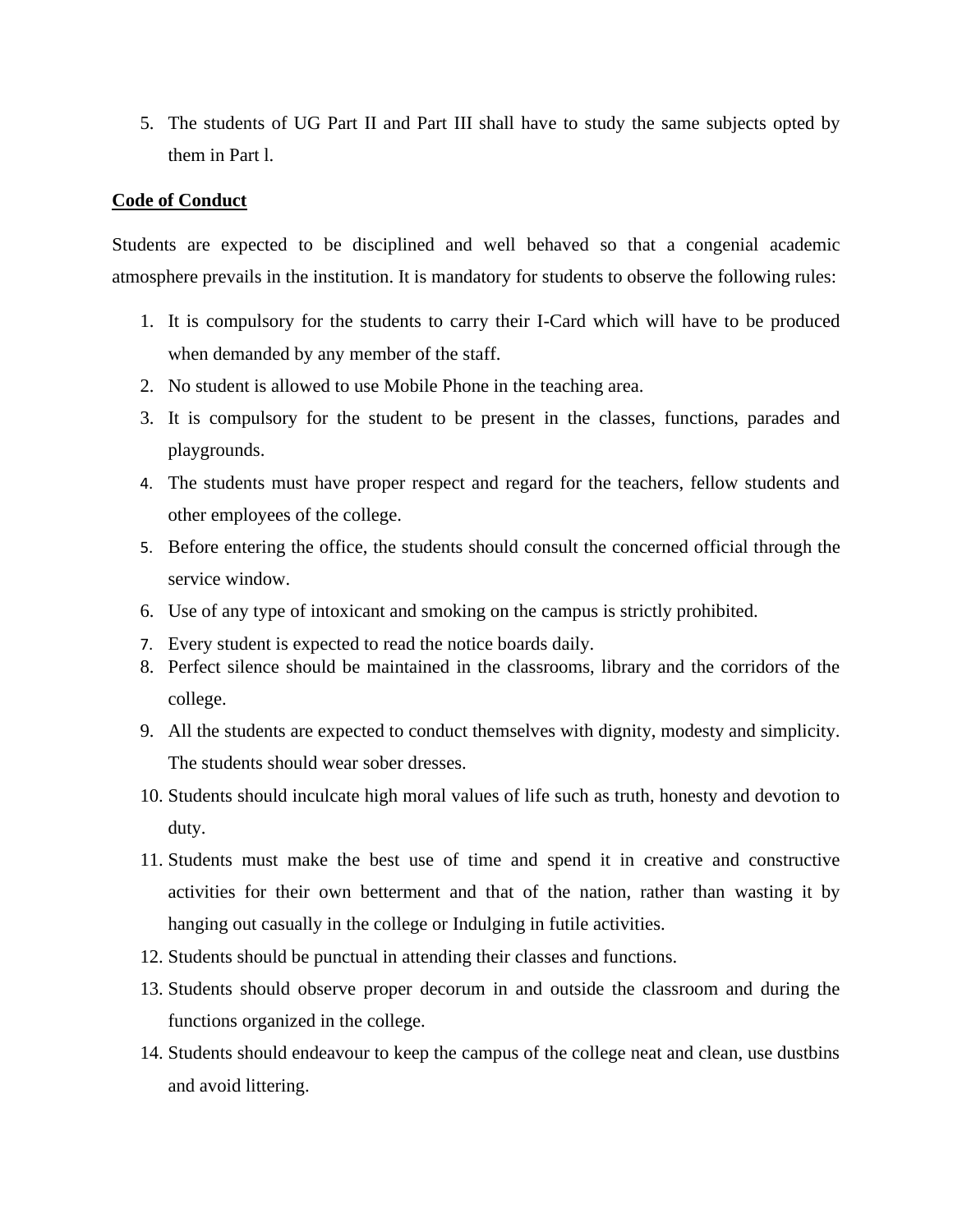- 15. Quarrels and disputes should be avoided. In the event of a dispute, a written complaint should be made to the Principal immediately. No one is allowed to take the law in his/her own hands.
- 16. Students should understand that the college property is a national asset and its upkeep is as much their responsibility as that of the administration. Therefore, no one should disfigure the furniture or deface the walls.
- 17. Students should utilize their free periods in reading books, magazines and newspapers available in the Library,
- 18. If a student indulges in any act of indiscipline or disobeys the rules he/she may be fined, suspended, expelled, rusticated or the Principal may impose any other penalty he deems fit.

### **Leave Rules**

- 1. Leave for three days may be sanctioned by the tutor and upto six days by the senior tutor. Sanction of the Principal is required for a leave of more than six days.
- 2. It is mandatory to submit a medical certificate from a qualified doctor for sick leave for more than one week. The medical certificate should be submitted within a week of joining the college after medical leave otherwise no benefit of attendance will be given.
- 3. Fine for absence will not be remitted.

# **Procedure for Leaving the College**

1. A student who wishes to leave the college should submit an application to the Principal of the college duly signed by the parent/guardian. The college leaving certificate will be issued only after all the dues are paid if the student leaves the college without informing, he/she will have to pay the fine and the balance fee. Character certificate will be issued only within one year of leaving the College.

#### **Anti Ragging Rules**

#### **Ragging of any kind is completely banned in the Campus**

**1. 'Ragging' means the following**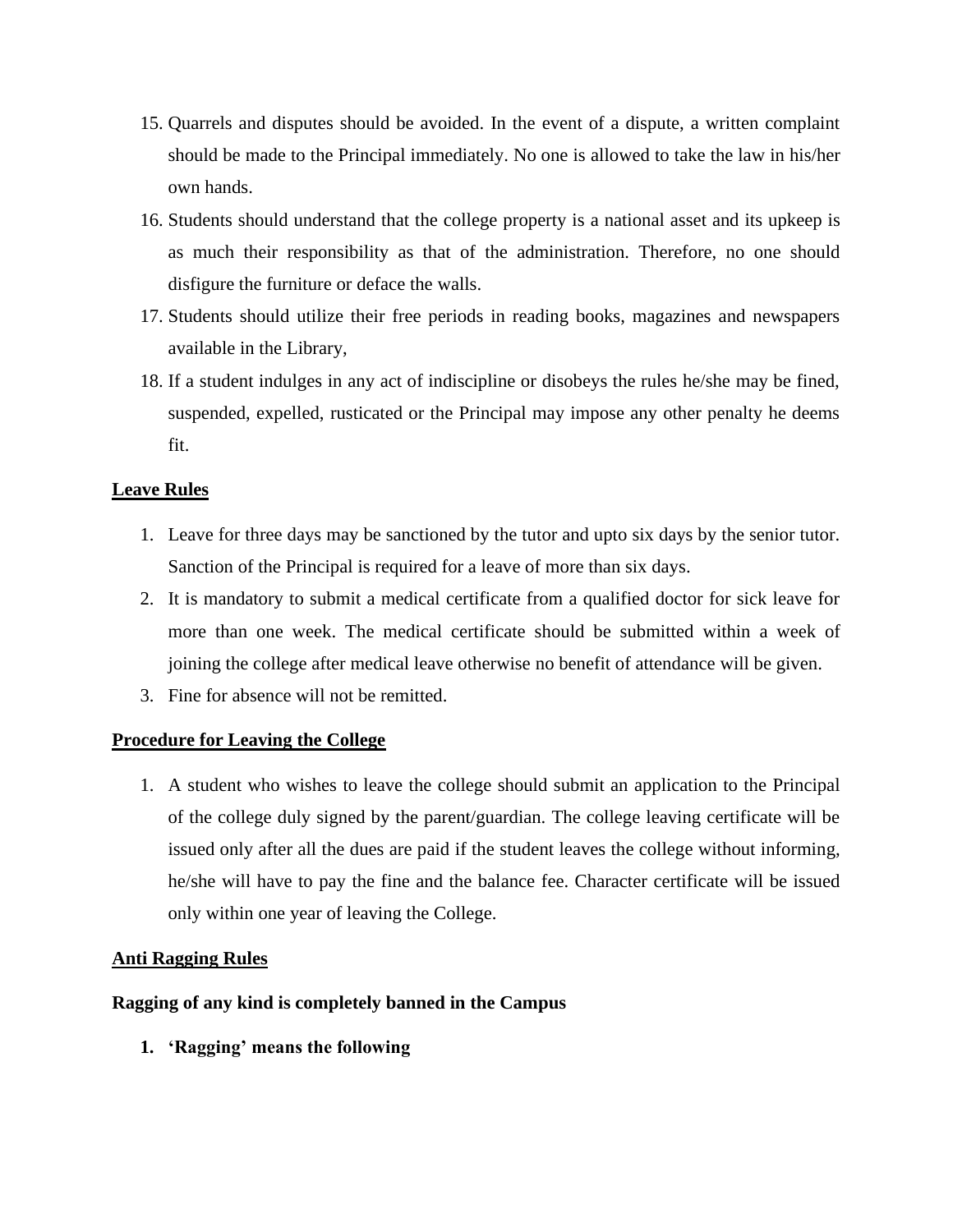a) Any disorderly conduct whether by words spoken or written or by an act which has the effect of teasing treating or handling with rudeness any other student, indulging in rowdy or undisciplined activity which causes or likely to cause annoyance, hardship or psychological harm or to raise fear or apprehension thereof in a fresher or a junior student and which has the effect of causing or generating a sense of shame or embarrassment so as to adversely affect the physique or psyche of a fresher or a junior student.

### **2. Punishable ingredients of ragging**

Abetment to ragging: Criminal conspiracy to rag; Unlawful assembly and rioting while ragging; Public nuisance created during ragging; Violation of decency and morality through ragging; Injury to body, causing hurt or grievous hurt; Wrongful restraint; Wrongful confinement; Use of criminal force; Assault as well as sexual offences or unnatural offences; Extortion; Criminal trespass; Offences against property; Criminal intimidations; Attempts to commit any or all of the above mentioned offences against the victim(s); Physical or psychological humiliation: All other offences following from the definition of 'Ragging'.

#### **3. Punishments**

At the institution level: Depending upon the nature and gravity of the offence as established by the Anti Ragging Committee of the institution. The possible punishments for those found guilty of ragging at the institution level, shall be any one or any combination of the following:

- i. Suspension from attending classes and academic privileges.
- ii. Withholding/withdrawing scholarship fellowship and other benefits.
- iii. Debarring from appearing in any test/ examination or other evaluation process.
- iv. Withholding results.
- v. Debarring from representing the institution in any Regional National or International Meet, Tournament. Youth Festival etc.
- vi. Cancellation of admission.
- vii. Rustication from the institution and consequent debarring from admission to any other institution for a specified period.
- viii. Fine ranging between Rs. 25,000 to Rs.1 lakh.